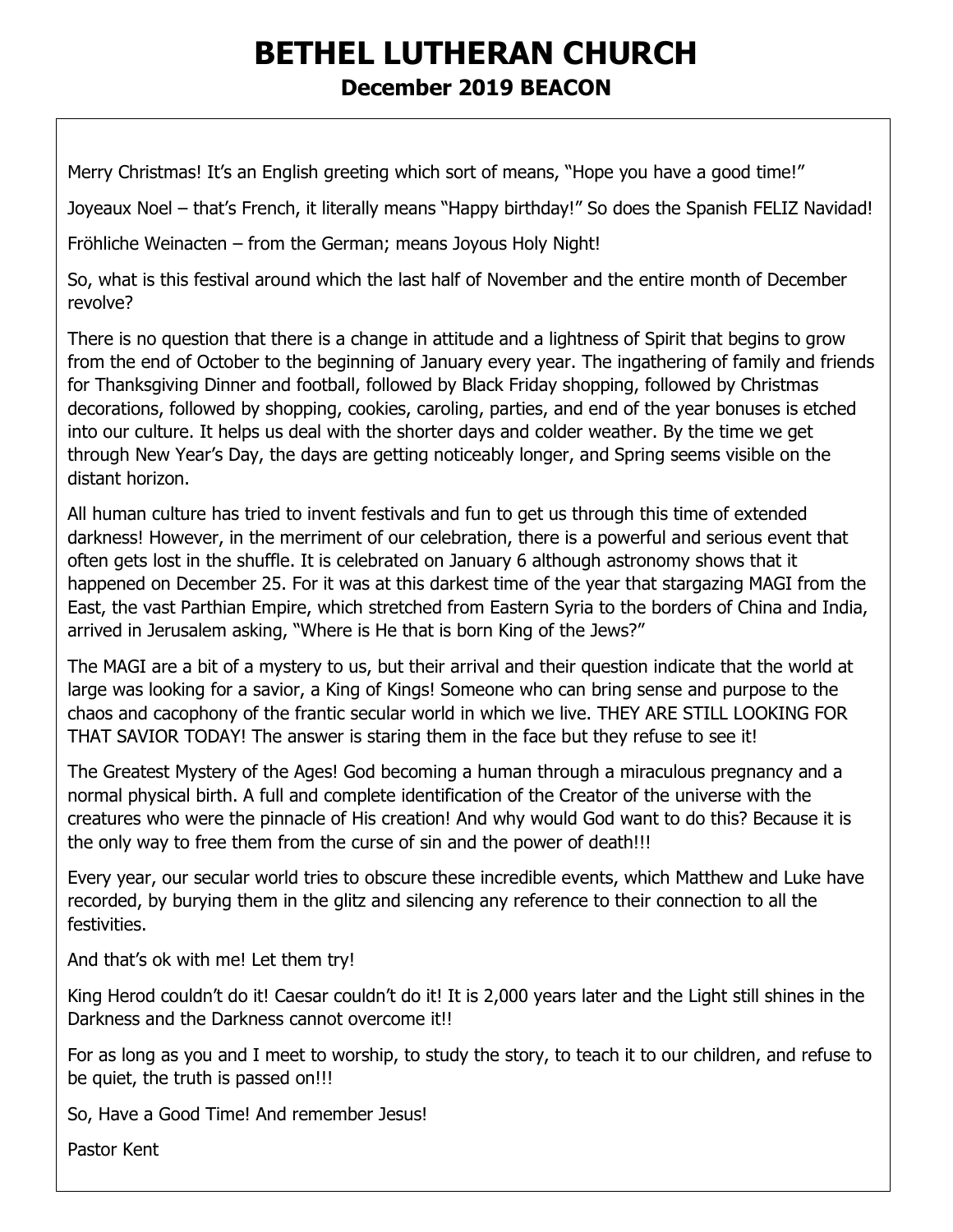## **November 10, 2019 Church Council Minutes**

(to be reviewed at the December Council meeting)

**Present:** Allen Redman, Darla Drewelow, Carol Chapman, JoAnne Schwarz, Jeff Jacobson, Sherry Brouwer, Dale Krohn, Michelle Rients

**Call to order** by President Allen Redman "In the Name of the Father, the Son and the Holy Spirit. Amen." **Devotions:** None

Approval of the Agenda: Motion made, second, & approved as is.

**Approval of the October Minutes**: Motion made, second, & approved.

**Approval of the Treasurer Report**: Motion made, second, & approved.

**Pastors Report**: Pastor Wallace advised the move is going well & they've made another trip to the "farm" to bring more items here. They are getting acquainted with more and more people each day.

#### **Ministry Team Reports:**

- 1. Children & Youth Pastor indicates Rebecca is anxious to get going with Sunday School. Her scheduled surgery will delay her plans.
- 2. Outreach & Fellowship Darla reports there wasn't a meeting; however, a big thank you to the Ellermanns who have volunteered to put up the Christmas Trees. There is also a need for new tree lights & tree storage boxes.
- 3. Property Committee Dale reports the roof is done & the bill was less than expected. The same crew as last year will do Snow Removal. The Church kitchen back door has been installed but still needs adjusting. The Parsonage front door has arrived but installation date has not been determined.
- 4. Worship & Music Ministry Team Pastor has been working with Jenny Hansmann on upcoming bulletins for the Holiday services & he will be determining the hymn selections.
- 5. Social Concerns Socktober was successful. We delivered 214 pairs of socks to the Parkersburg Closet housed at the Library. For Thanksgiving & Christmas, several families are available for the "Adopt a Family" campaign. More information will be announced in the upcoming weeks.
- 6. Mission/Benevolence Ministry Team No meeting. The next quarterly Benevolence distribution will be determined in the upcoming weeks.

**Correspondence/Bill Approval**: Thank you letters from Gavin & Devin Bernard, in appreciation for being able to attend Bible Camp, were distributed.

#### **Old Business:**

1. Nominating Committee: Allen will contact those members.

#### **New Business**:

- 1. Annual Meeting: Motion, second & passed to have the Annual Meeting on January 26 with a snow date on February 2, 2020.
- 2. Pastor Contract & Installation: Discussed various dates, guests, speakers, etc. Probably looking at late January or February. Will discuss at our next meeting.
- 3. Approval of proposed Budget: Tabled until next meeting. Council advised to review the hand out & be ready to discuss.
- 4. Ministerial Annual Reports: They are due to Jenny Hansmann by December 20. Please remind your applicable Chairpersons of the deadline date.
- 5. Christmas Services & Gift Sacks: Motion, second & passed to have Christmas Eve Services @ 7pm with Continuous Communion being offered. Discussed using real bread for Communion & real candles @ the Candlelight Service. Motion, second & passed to fill the Gift Sacks with the items Carol purchased & to contact Brothers Market for the purchase of the fruit & candy. Council will put the gift sacks together after Church Services on December 22, 2019. Motion to adjourn, second & passed.

Closing Prayers/The Lord's Prayer

Submitted by Carol Chapman, Recording Secretary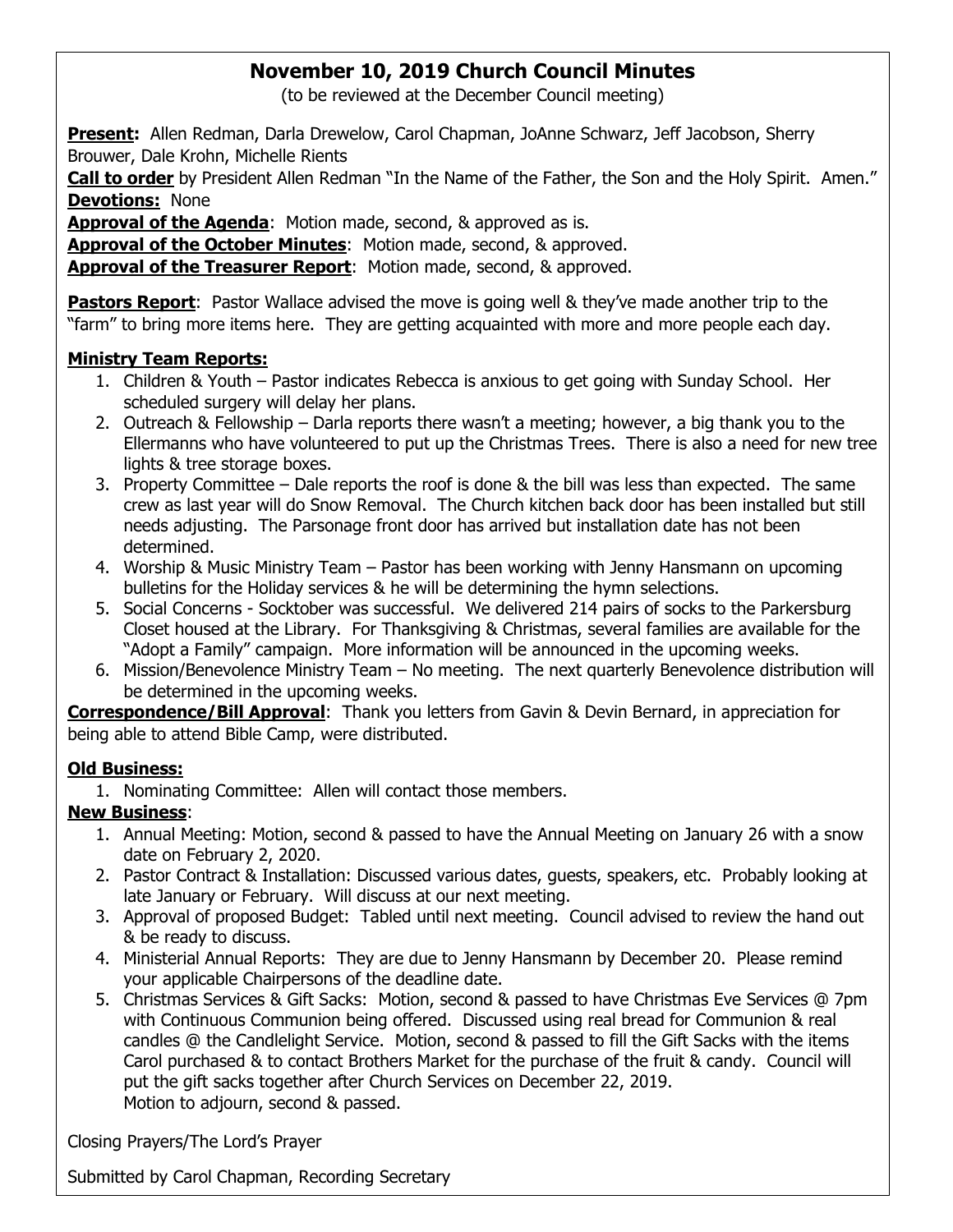#### **BLCW News**

The BLCW will have our Cookie/Candy by the Pound sale on December 8<sup>th</sup>. Anyone can donate! Have your donations to the church on Saturday or Sunday. Sales will be after church with no early sales. If you are willing to share your recipe, please bring it with your donation. Thank you.

# **Church Council**

The Nominating Committee is looking for individuals that are interested in serving on the Church Council. Please prayerfully consider this opportunity to serve. If interested, please call Bruce Simon (346-2150), Stacy Palmer (346-2774), Jenny Hansmann (269-2578), Dan Frey (231-3649), or Diane Buss (415-1583). Thank you.

## **Social Concerns**

Thank you to everyone who participated in the Adopt-A-Family for Thanksgiving! All three families are so grateful for the wonderful food we provided them! We will also be adopting three families for Christmas this year. If you would like to contribute, please have all Christmas gifts wrapped and to the church by Sunday December 15th. Thank you in advance, I know this year's Adopt-A-Family for Christmas will be a success!

## **Annual Meeting Reports**

December  $20<sup>th</sup>$  is the due date for submitting reports that will be part of our 2019 Annual Report. Council Liaisons, please work with your team/committee to prepare and submit a report by that date.

## **Organized Prayer for Bethel Families**

**Week of December 1** – Dan & Kay Frey, Courtney & Tiffany; Mary Fink; Ben Frieling; Dennis & Bonnie Gerloff, Guy Gerloff

**Week of December 8** – George Miller; Justin & Tessa (Gerloff) Matherly & family; Darwin & Peggy Miller; Dennis Muller & Ian; Amber (Muller) Cordes; Samantha (Muller) Wiegmann & family

**Week of December 15** – Eric & Becky Simmons & Riley; Carol Warneka; Arlo Williams, Sandra Briggs

**Week of December 22** – Henry & Janice Gerloff; Randy & Janelle Gorter, Josh & Ted; Kirk & Suzanne (Gerloff) Neuroth, Connor, Melea & Nick; Mike & Penney Neisen

**Week of December 29** – Ken & Ranae Knock, Kelsie; Klint Knock, Morgan; Jeff & Stacy Palmer, Clayton & Evan; B.J. Gorter

#### **Quilting**

Since September, when we started quilting, we completed 55 quilts and the following received 39 quilts:

> Friends of the Library Maple Manor Village, Aplington Relay for Life Social Concerns Bethel Church Family

## **December Birthdays**

- 2 Riley Ellermann
- 6 Ranae Knock
- 7 Dan Frey
- 15 Jennifer Buss, Kay Frey
- 20 Sarah Redman
- 22 Colton Henrichs, Diane Johnson
- 24 Nina Sweeney
- 26 Savannah Buss
- 28 Sara Mann
- 31 Vada Luhring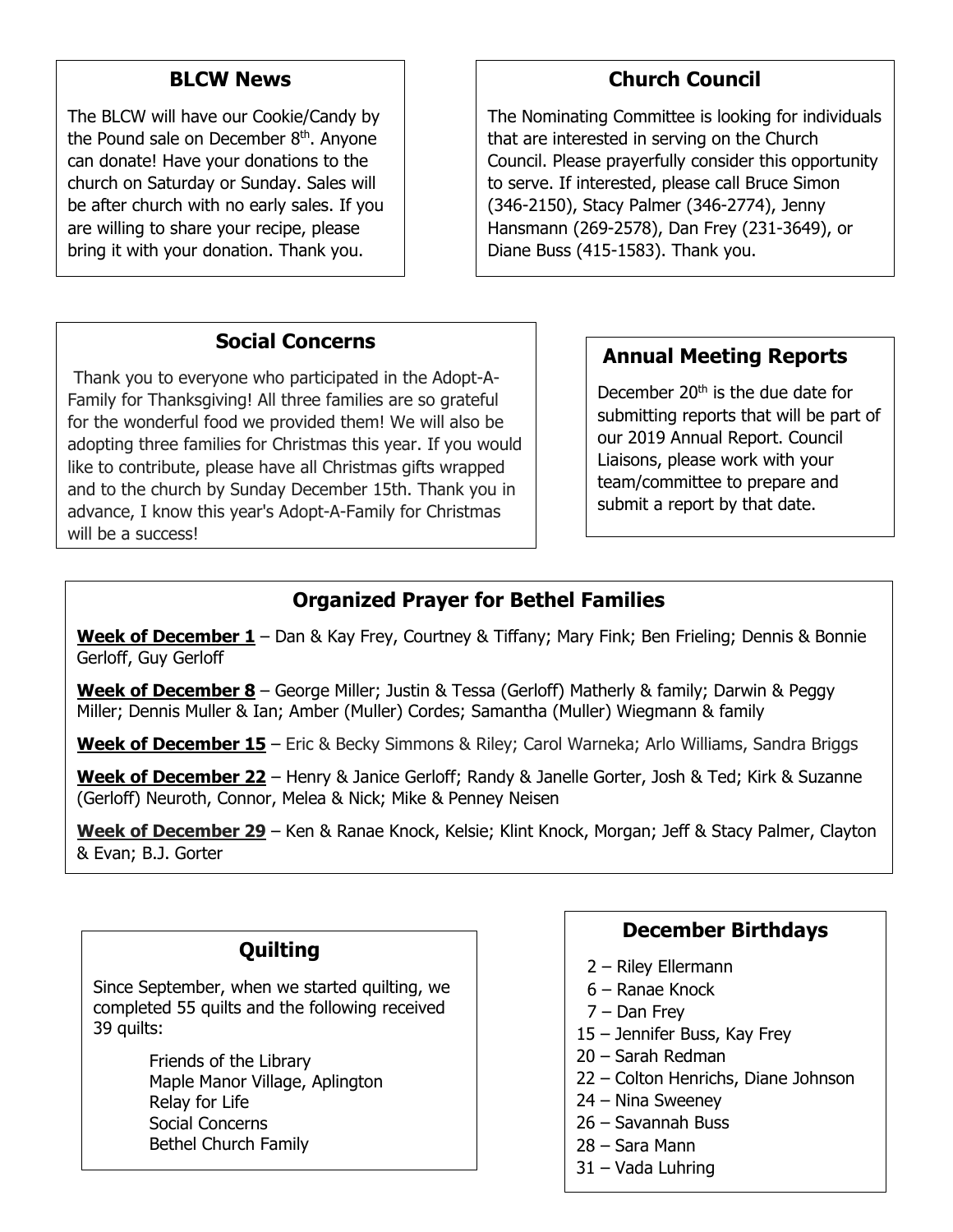|                                       | December 1                       | <b>December 8</b>               | <b>December 15</b>              | <b>December 22</b>         | <b>Christmas Eve</b>            | <b>December 29</b>       |
|---------------------------------------|----------------------------------|---------------------------------|---------------------------------|----------------------------|---------------------------------|--------------------------|
| <b>USHERS</b>                         | Dennis & Bonnie<br>Gerloff       | Lee & Michelle<br><b>Rients</b> | Dan & Kay Frey                  | Dennis & Bonnie<br>Gerloff | Dennis & Bonnie<br>Gerloff      | Larry & Carol<br>Chapman |
| ORGANISTS/PIANISTS                    | Janet Mennen/Sharleen Hubbard    |                                 |                                 |                            |                                 |                          |
| <b>ALTAR GUILD</b>                    | JoAnne Schwarz                   |                                 |                                 |                            |                                 |                          |
| <b>GREETERS</b>                       | Steve & Sherry<br><b>Brouwer</b> | Dennis & Karol<br>Ellermann     | Leah Knock                      | Jim & Eileen<br>Lupkes     |                                 | Greg Carolus             |
| <b>LECTORS</b>                        | Lee Rients                       | Beth Van Lengen                 | Jeff Jacobson                   | Steve Brouwer              |                                 | Carol Chapman            |
| <b>LITURGISTS</b>                     | Michelle Rients                  |                                 | Dale Krohn                      | JoAnne Schwarz             |                                 | Hymn Sing                |
| <b>ACOLYTES</b>                       | Ava Mann                         | Gavin Bernard                   | Eliza Buss                      | Evan Palmer                | Ava Mann<br>Corryn Mann         | Eliza Buss               |
| <b>COMMUNION</b><br><b>ASSISTANTS</b> | Sherry Brouwer/<br>Allen Redman  |                                 | Sherry Brouwer/<br>Allen Redman |                            | Sherry Brouwer/<br>Allen Redman |                          |

#### **November Summary of Attendance and Financial Contributions**

|                             | Attendance | Bene./Mission | Current     | Parsonage<br><b>Improvements</b> |  |
|-----------------------------|------------|---------------|-------------|----------------------------------|--|
| <b>Sunday, November 3</b>   | 61         | \$184.37      | \$2,647.09  | \$50.00                          |  |
| <b>Sunday, November 10</b>  | 60         | \$216.55      | \$2,738.95  | \$50.00                          |  |
| <b>Sunday, November 17</b>  | 73         | \$106.40      | \$1,520.60  | \$50.00                          |  |
| <b>Sunday, November 24</b>  | 63         | \$102.20      | \$2,099.81  | \$50.00                          |  |
| January 1-November 24, 2019 |            | \$7,517.41    | \$97,643.19 | \$5,960.00                       |  |

## **Parsonage Improvements Update**

The flooring and painting have been completed; the front door has not been replaced yet.

| Expenses paid through September 9, 2019<br>Estimate for Door including installation<br>Total estimated cost | \$8,081.13<br>\$1,400.00<br>\$9,481.13 |
|-------------------------------------------------------------------------------------------------------------|----------------------------------------|
| Contributions received through November 24, 2019                                                            | \$5,960.00                             |
| <b>Estimated funds needed</b>                                                                               | \$3,521.13                             |

## **December Anniversaries**

12 – Sam & Ami Cordes (4)

- 20 Taylor & Brittany Buss (16)
- 22 Bob & Connie Rule (61)
- 27 Joel & Diane Buss (51)